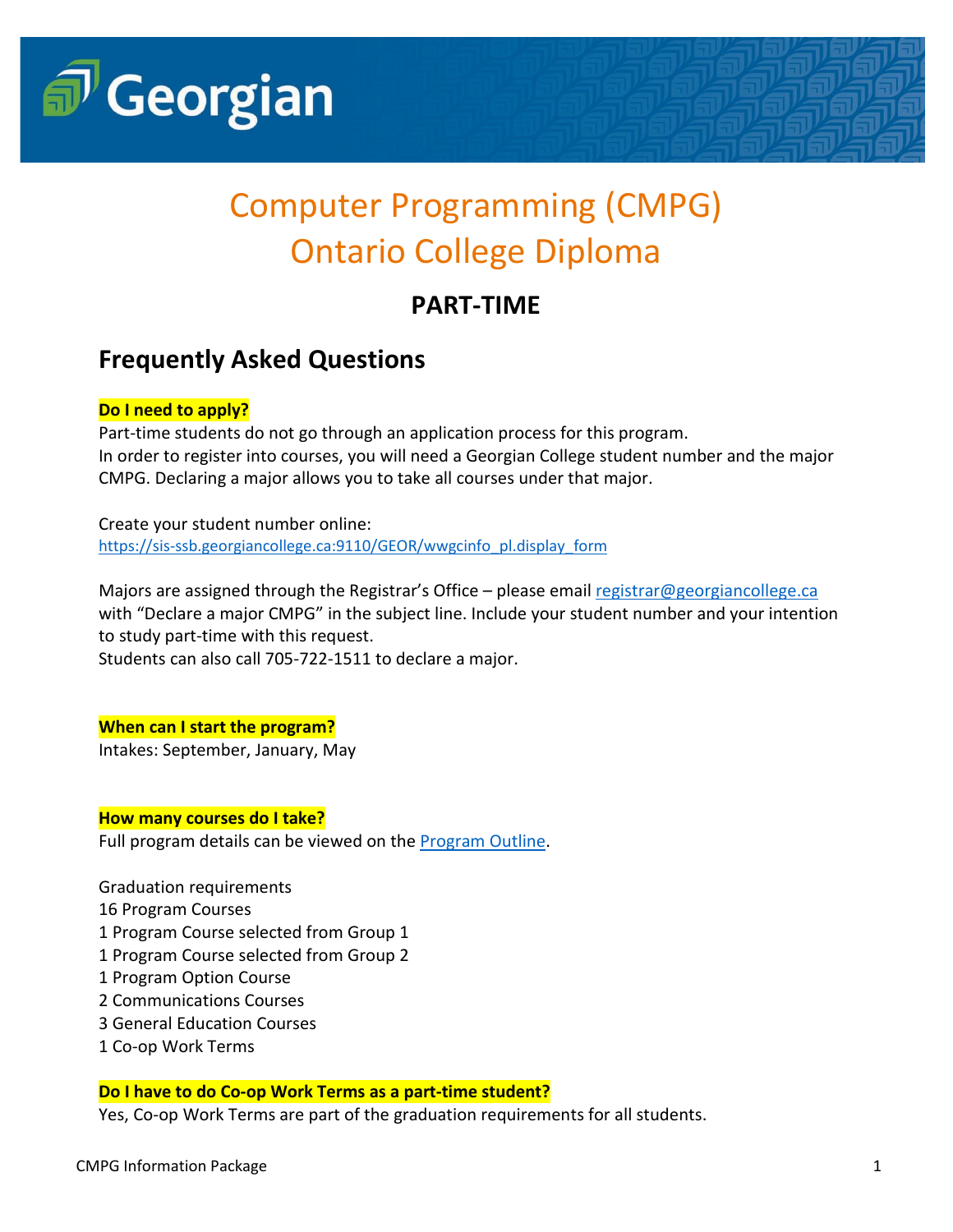#### **What is the cost of the program?**

There is no program fee when studying part-time.

As a part-time student, you can take 1, 2 or 3 courses at a time in any given semester. Payment is per course, as you register. The course fees change year-to-year and course to course.

#### **Summary of Course Fees**

Below is a listing of the mandatory courses from the Delivery Schedule showing courses from January 2022 through August 2022 and their *approximate* fees. NOTE: the fees shown on the website do not always include a co-op fee so appear less than what you will pay.

Fees for Communications and General Education courses vary depending on what you choose. Visit here to view the courses: [Comms/GNEds](https://www.georgiancollege.ca/academics/part-time-studies/search-results/?area=General+Education+Electives+and+Communication&study=&campus=)

| <b>Program Courses</b>                                     |          | In-class<br>option | Hours | Fee      |
|------------------------------------------------------------|----------|--------------------|-------|----------|
| <b>COMP1030 Programming Fundamentals</b>                   |          | γ                  | 42    | \$380.10 |
| Or COMP1043 Java Introduction (ODE)                        | γ        | N                  | 40    | \$457.00 |
| <b>COMP1002 HTML, CSS, and JS Fundamentals</b>             | <b>N</b> | Y                  | 42    | \$380.10 |
| <b>COMP1035 Networking Essentials</b>                      |          | Y                  | 42    | \$380.10 |
| Or COMP1081 Networking Fundamentals (ODE)                  | γ        | N                  | 42    | \$475.10 |
| <b>COMP1045 Internet of Things using Arduino</b>           |          | Y                  | 42    | \$380.10 |
| <b>COMP1006 Introduction to Web Programming using PHP</b>  |          | Y                  | 42    | \$380.10 |
| Or COMP1101 Dynamic Websites -AMP (ODE)                    | γ        | N                  | 56    | \$601.80 |
| <b>COMP2003 Relational Database</b>                        |          | Y                  | 42    | \$380.10 |
| <b>COMP1098 .NET Programming using C#</b>                  |          | Y                  | 42    | \$380.10 |
| Or COMP3029 Intro to C# Programming (ODE)                  |          | N                  | 42    | \$475.10 |
| <b>COMP1008 Intro to Object Oriented Programming using</b> |          | Y                  | 42    | \$380.10 |
| Java                                                       |          |                    |       |          |
| Or COMP1069 Java Intermediate (ODE)                        |          | N                  | 40    | \$457.00 |

#### **Why do some courses have (ODE) in the name?**

These courses are offered through OntarioLearn. You can find more information on OntarioLearn in the OntarioLearn FAQ: [https://www.georgiancollege.ca/academics/online](https://www.georgiancollege.ca/academics/online-learning/ontariolearn/#faq)[learning/ontariolearn/#faq](https://www.georgiancollege.ca/academics/online-learning/ontariolearn/#faq)

OntarioLearn courses are set up as equivalents to the program courses. You can choose to take the ODE courses or the Georgian program courses.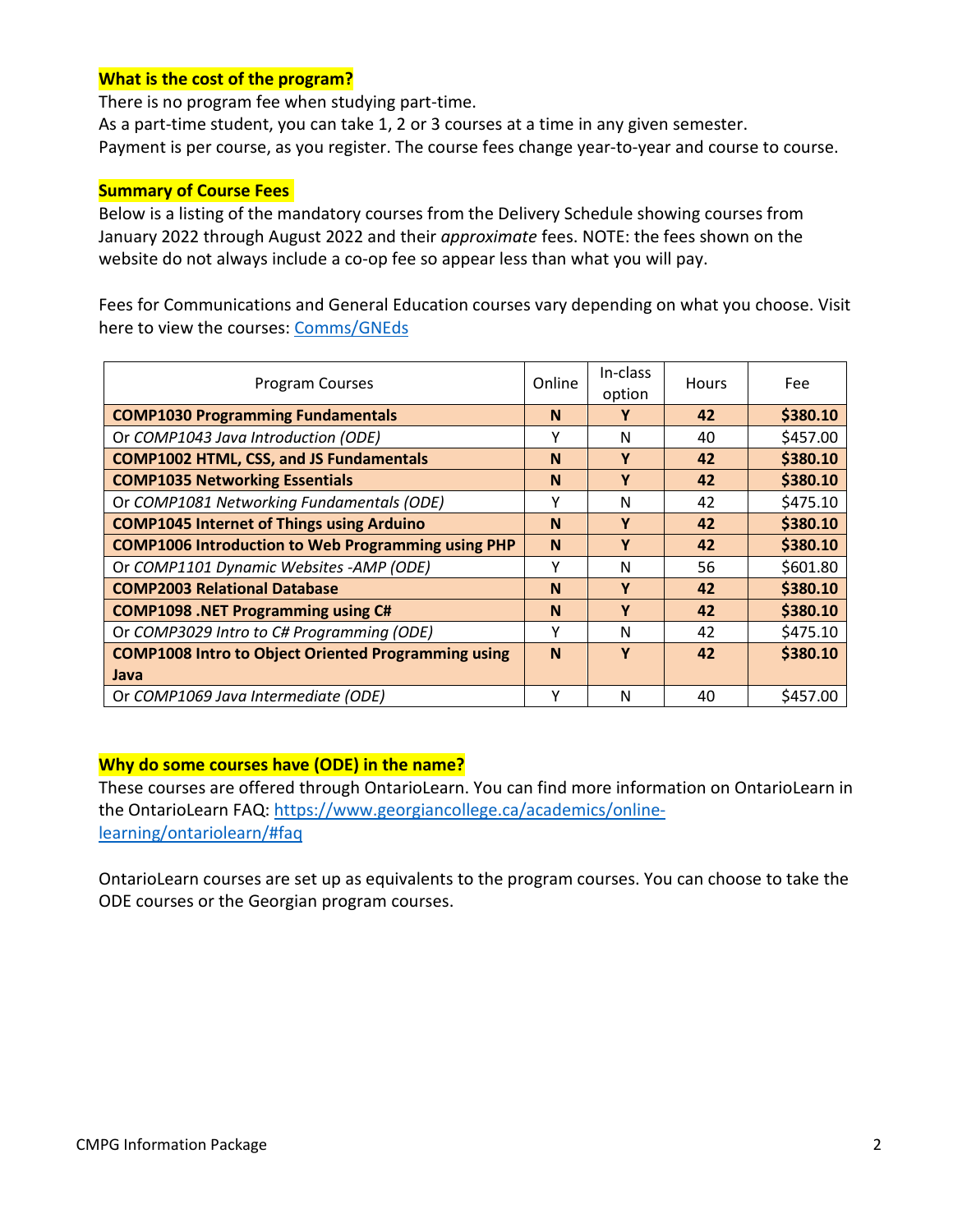#### **How do I know which courses to take?**

We have set a schedule up for you – review the Delivery Schedule posted on the program page:

| 4 georgiancollege.ca/academics/part-time-studies/programs/computer-programming-cmpg/ |                                                                                                                                                                                                                                       |                                                                                                                                       |                                                            |                       |
|--------------------------------------------------------------------------------------|---------------------------------------------------------------------------------------------------------------------------------------------------------------------------------------------------------------------------------------|---------------------------------------------------------------------------------------------------------------------------------------|------------------------------------------------------------|-----------------------|
|                                                                                      | <b>Computer Programming</b>                                                                                                                                                                                                           |                                                                                                                                       |                                                            |                       |
| <b>Program Code</b><br>Credential<br>Campus                                          | COMPUTER PROGRAMMING<br><b>CMPG</b><br>College Diploma, co-op opt'l<br>Barrie, South Georgian Bay                                                                                                                                     | Program requirements<br>• 18 Mandatory Courses<br>• 2 Communications Courses<br>• 1 Optional Courses<br>• 3 General Education Courses | Contact us<br>· coned@georgiancollege.ca<br>• 705,722,5149 |                       |
| Program outline                                                                      | Delivery schedule<br>Please see our course listings of available Coneral Education and Communications courses for this program.<br>Georgian will cover the cost of the application fee, all other Georgian fees are still applicable. | . I Coop Work Terms<br>Online equivalencies                                                                                           |                                                            | <b>Apply for FREE</b> |

#### **How do I register?**

Students with a student number who have been assigned the program major can register into courses through the Continuing Education website program page: [CMPG](https://www.georgiancollege.ca/academics/part-time-studies/programs/computer-programming-cmpg/)

Students can also register by calling 705-722-1511 or emailing [registrar@georgiancollege.ca](mailto:registrar@georgiancollege.ca).

Most courses are available for registration (and viewing on the CE website) once the Add/Drop period begins for the upcoming semester. This is generally 2 weeks prior to the semester start date. The Add/Drop period can be found on our main website under IMPORTANT DATES in the drop down menus.

Some courses are available for registration earlier – you will see what is open on the CE website link above.) Or, contact Tammy – information at the bottom of this document and she can assist you with course availability and dates.

#### **Registration questions? Watch this how-to video!**

[Continuing Education -](https://www.youtube.com/watch?v=IAXDTi7FIRI) Georgian College - YouTube

#### **Can I take this program online?**

Not all courses in this program are available online, asynchronous. Refer to the [Delivery Schedule](https://www.georgiancollege.ca/wp-content/uploads/part-time-studies-computer-programming-cmpg-fall-2021-part-time-program-delivery-schedule-georgian-college.pdf) or the [Online equivalents](https://www.georgiancollege.ca/wp-content/uploads/part-time-studies-computer-programming-cmpg-online-course-equivalents-georgian-college-2021-09-13.pdf) documents on the webpage above to determine which courses can be taken online.